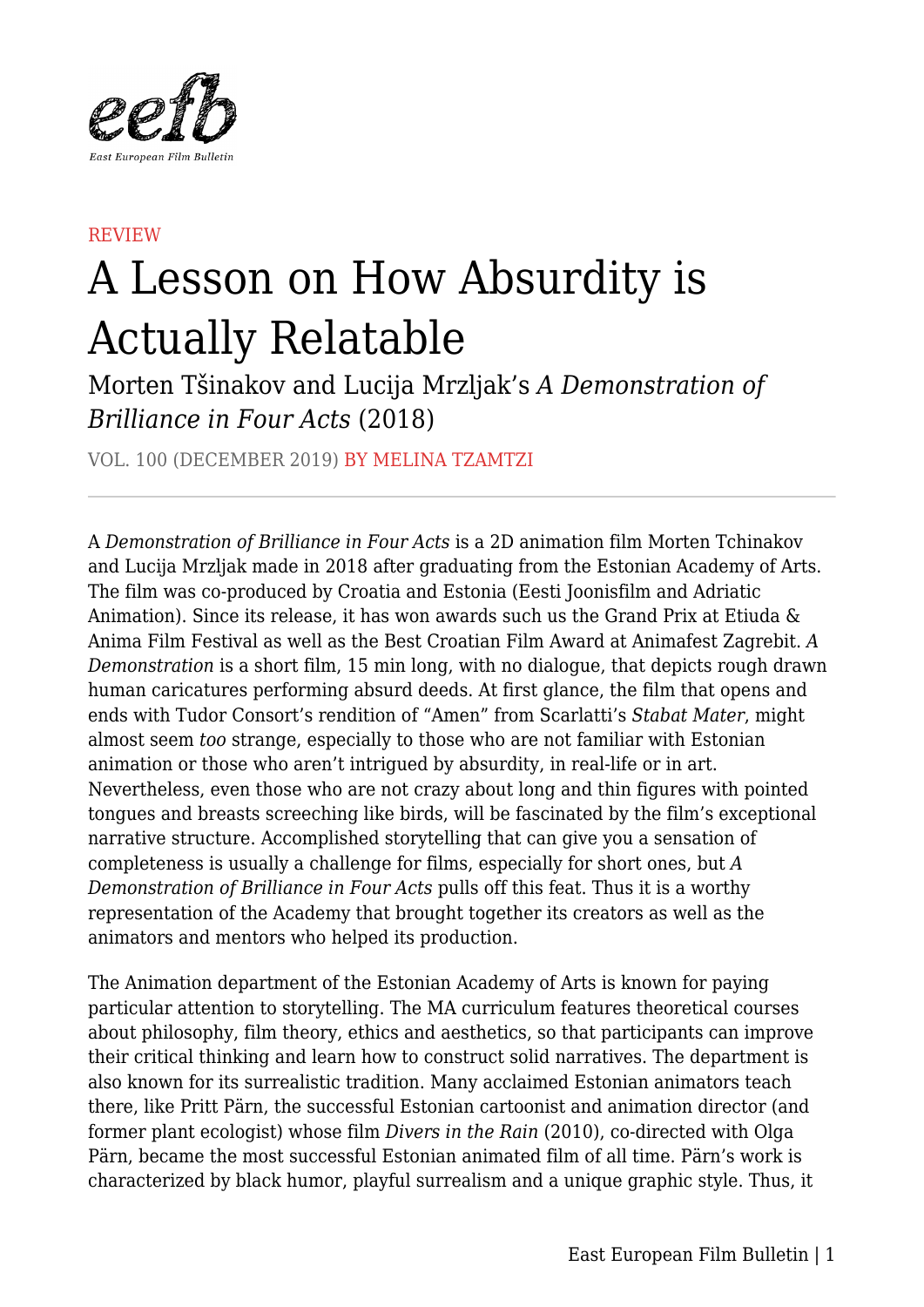shouldn't come as a surprise that those particular elements are everywhere in the film by Tchinakov and Mrzljak. The film pays tribute to the animators (and their respective works) who helped them on their path towards becoming animation filmmakers: a poster of *Velodrool*, the 2015 hand-drown animation by Sander Joon, and of *Krokodil*, the 2009 short by Kaspar Jancis, appear in the course of the film as nods of appreciation.

*A Demonstration of Brilliance in Four Acts* is an ironic commentary on the human tendency to wait for a *deus ex machina* to worship and follow. The film succeeds because it illustrates the circle of this state: the process of waiting for someone to deify is followed by the process of waiting for someone to humiliate, and then the motif begins all over again. As Lucija Mrzljak told me, the work of Daniil Kharms, the avantgarde Soviet writer known for his absurd writing, was an important source of inspiration. It is worth mentioning that many of Kharms' stories are autobiographical, focusing on the bizarre circumstances of his birth, a theme also present in Tchinakov and Mrzljak's film.

The film begins in the same way that it ends: a bunch of identical-looking men are seen sitting on a bench outside of a hospital, impatiently checking their watches. Their yawning suggests that apart from being impatient, they are also idle. Their state of being between idleness and impatience sums up their existence: they are mutilated in terms of *acting* - they have nothing to do -, they can only find meaning in *happening*, and so external forces and incidents define their being. These men are waiting for someone or something. And so a man is born, delivered in a suit. He walks out of the hospital and goes to the identical-looking men who cheer his arrival and literally become his "followers". The man seems to naturally accept his entitlement as their leader. His role consists in performing some ridiculously easy tasks like opening the door, or pointing to the sky. The response of the men to their leader is massive and machine-like - they applaud everything he does.

Over the course of the film, more characters are introduced, the paths of whom are all going to cross in unexpected ways. Two men are forced to share the same body, but they have totally different idiosyncrasies. The one is despotic. He forces the other to read and turn the pages while he points a gun at him. The other has no interest in reading and turns his eyes away in desperation. When they approach a window, a bird flies by. The bossy one screams, he is scared of the bird's sudden appearance, while the other one smiles in amusement. In the same room, a robot-spider is struggling to hang from its thread while its power is dying out.

In another vignette, a different crowd stands next to a woman, observing and judging her every movement, at first in admiration. But when the woman catches a baby that one of the men carelessly throws down, they notice that three hair are growing on the inner side of her palm. This fact is enough to make them point their fingers and laugh at her. They continue to follow her to continue their abuse and humiliation, their irrational admiration now having been twisted.

Guitar tunes and a whistling rhythm accompany the story of two other characters, an